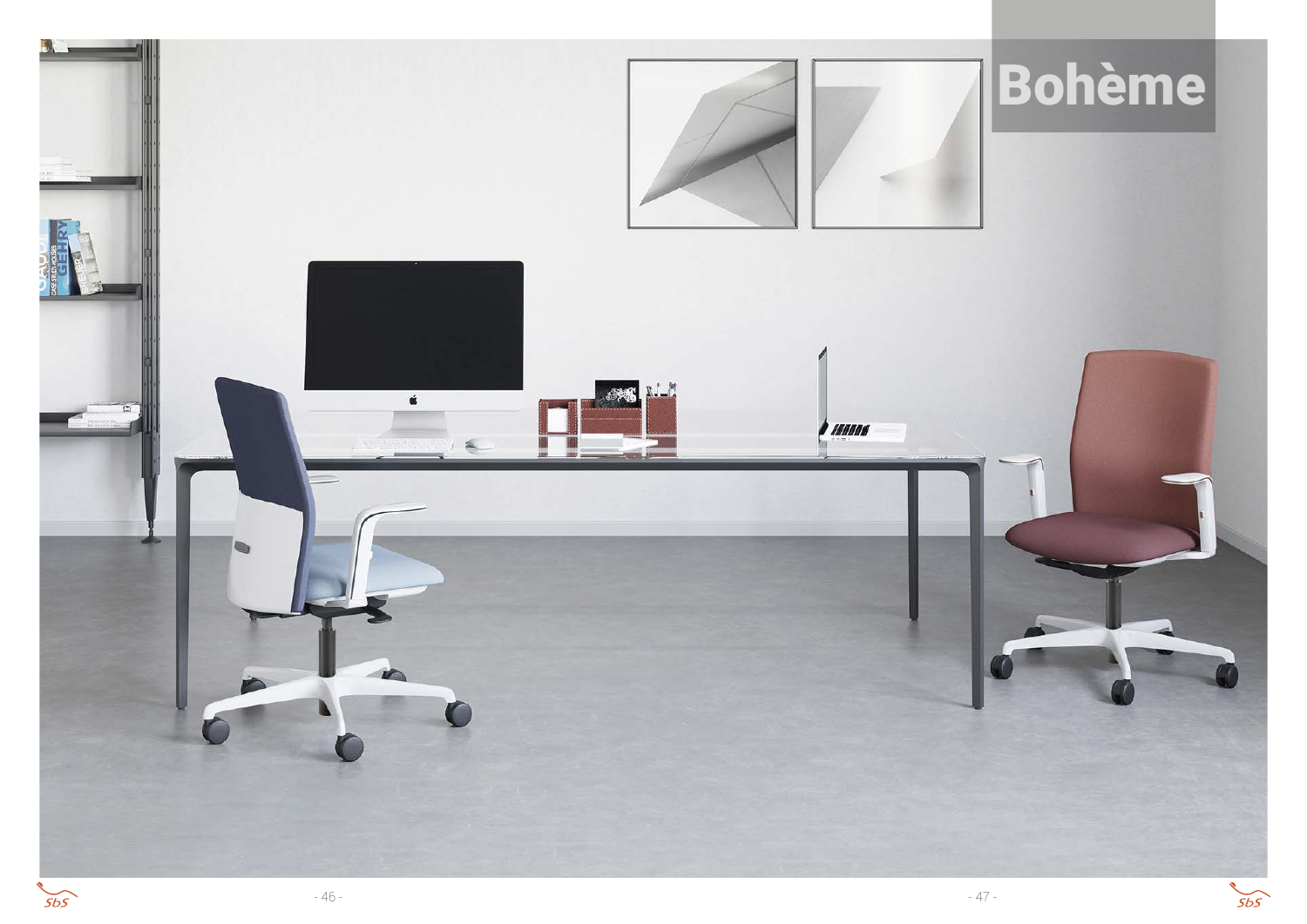Un design pulito ed essenziale, le forme morbide e leggere al tempo. Una seduta atemporale che arreda gli spazi con carattere ed eleganza.



A clean and essential design, soft and light shapes at the time. A timeless seat that furnishes spaces with character and elegance.



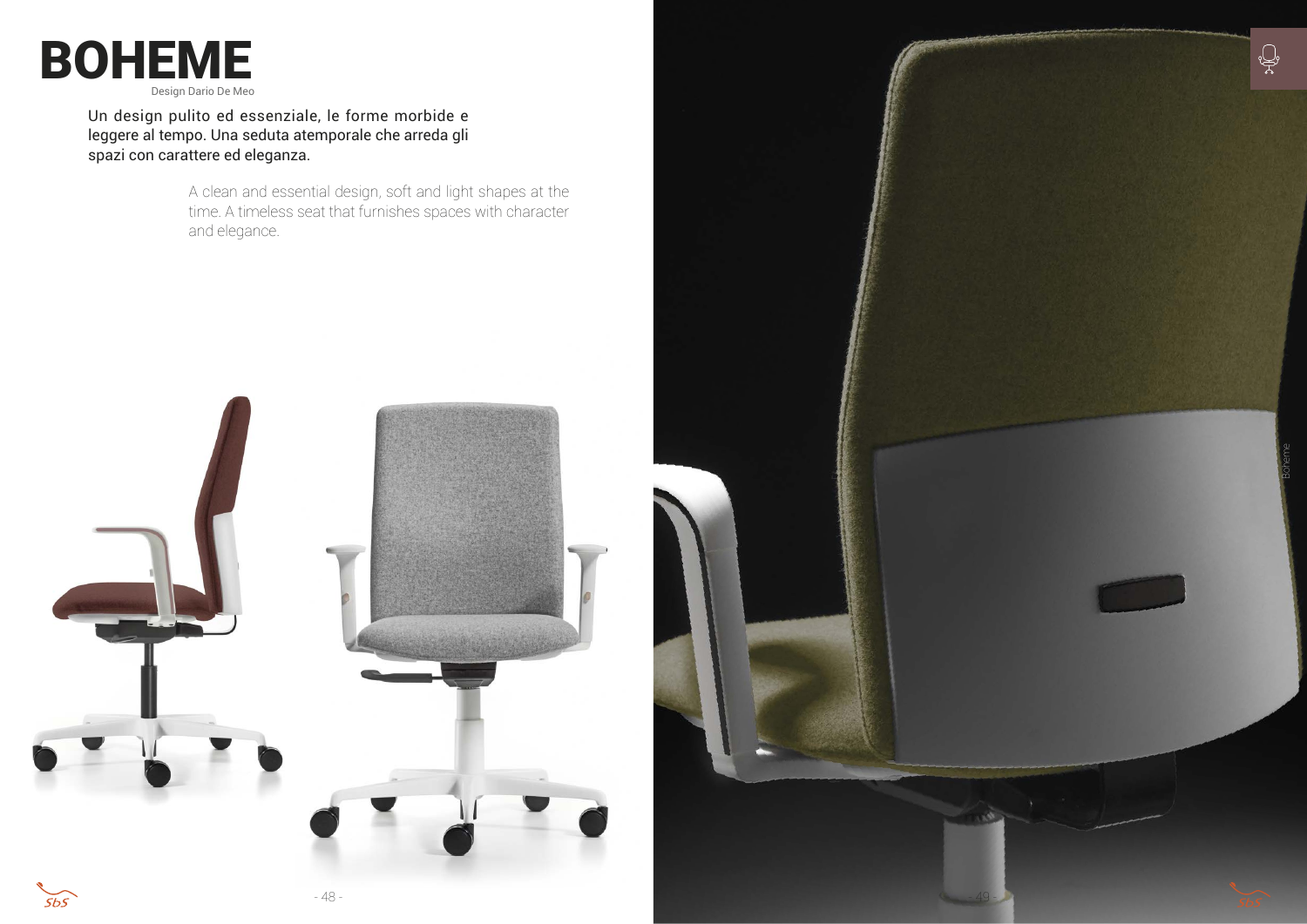



Boheme

Gomme in morbido poliuretano stampato a freddo per un comfort superiore.

Soft injected polyurethane foams for superior comfort.